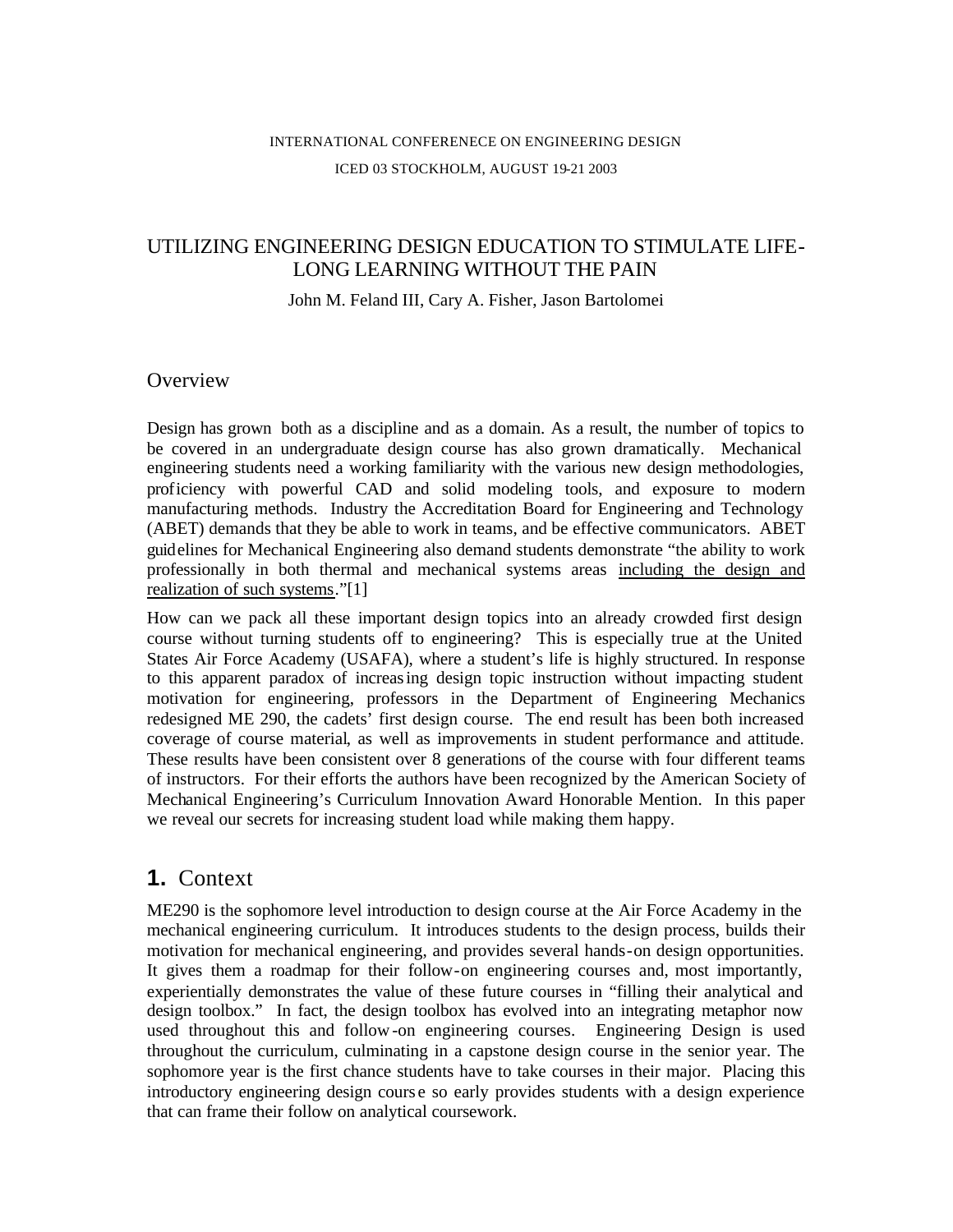ME 290 got a powerful jump-start in 1998 through the Herculean efforts of University of Texas Visiting Associate Professor Dr. Kris Wood, and Air Force Academy Assistant Professor Dr. Dan Jensen. They introduced formal design methods and a serialized design process focused on function, dividing the semester into methods to assist with the redesign of existing products and the original design of new products. A key element in this course was the use of hands-on experiences through the use of "reverse engineering" projects. [2]

After running successfully for a few years, the course was stable enough to weather a few design modifications. We canvassed our faculty and our Air Force constituents for their suggestions on course content and process enhancements. Unfortunately, the list of suggested enhancements appeared to be overwhelming.

# **2.** Needs To Be Addressed

The following five items are the critical issues our constituents recommended we add to our first Engineering Design course:

# 2.1 Better CAD/Solid Modeling Skills

The baseline CAD software was Mechanical Desktop, a package that required much classroom instruction time and did not expose the students to the advanced world of solid modeling. Additionally, the CAD tools were used for documentation purposes after the design was complete, and not during the design process in lieu of iterative prototyping. This led to a student perception of CAD not as a tool but as an academic chore.

## 2.2 Improved teamwork skills

Although thrust into teams throughout their USAFA careers, our cadets received little to no team-specific training before they enrolled in our design course. As a result, team meltdowns occurred often, and "hero-based" design was rampant. This gave rise to an academic environment with a degraded climate causing negative impacts to student learning and satisfaction.

## 2.3 Improved ties between theory and practice, as well as understanding of design methodology in context

As with much of engineering education, there was a marked gap between the students mapping of theory to practice. The design methods taught in class along with the analytical tools covered in previous courses were not fully integrated into the students' problem solving processes. Students are hungry to start cutting metal. In the past, the formal design methods were introduced to the students in a prescribed sequence. Each time a tool was introduced it was not put in context of a greater design process, only as something that had to follow the previous process. This serial presentation of formal design methods to students masks their view of the overall process.

## 2.4 Increased product realization competency with lab equipment

In an era where many undergraduate institutions are eliminating their student machine shops in response to liability and safety concerns, we believe that the best way to learn engineering is to do engineering, hands-on. In the past our cadets simply watched shop technicians fabricate wood and metal parts, rather than creating the parts themselves. Under this training program, students were not adequately familiar with the equipment in the lab. As a result, student design projects and prototypes were of low manufacturing quality, student confidence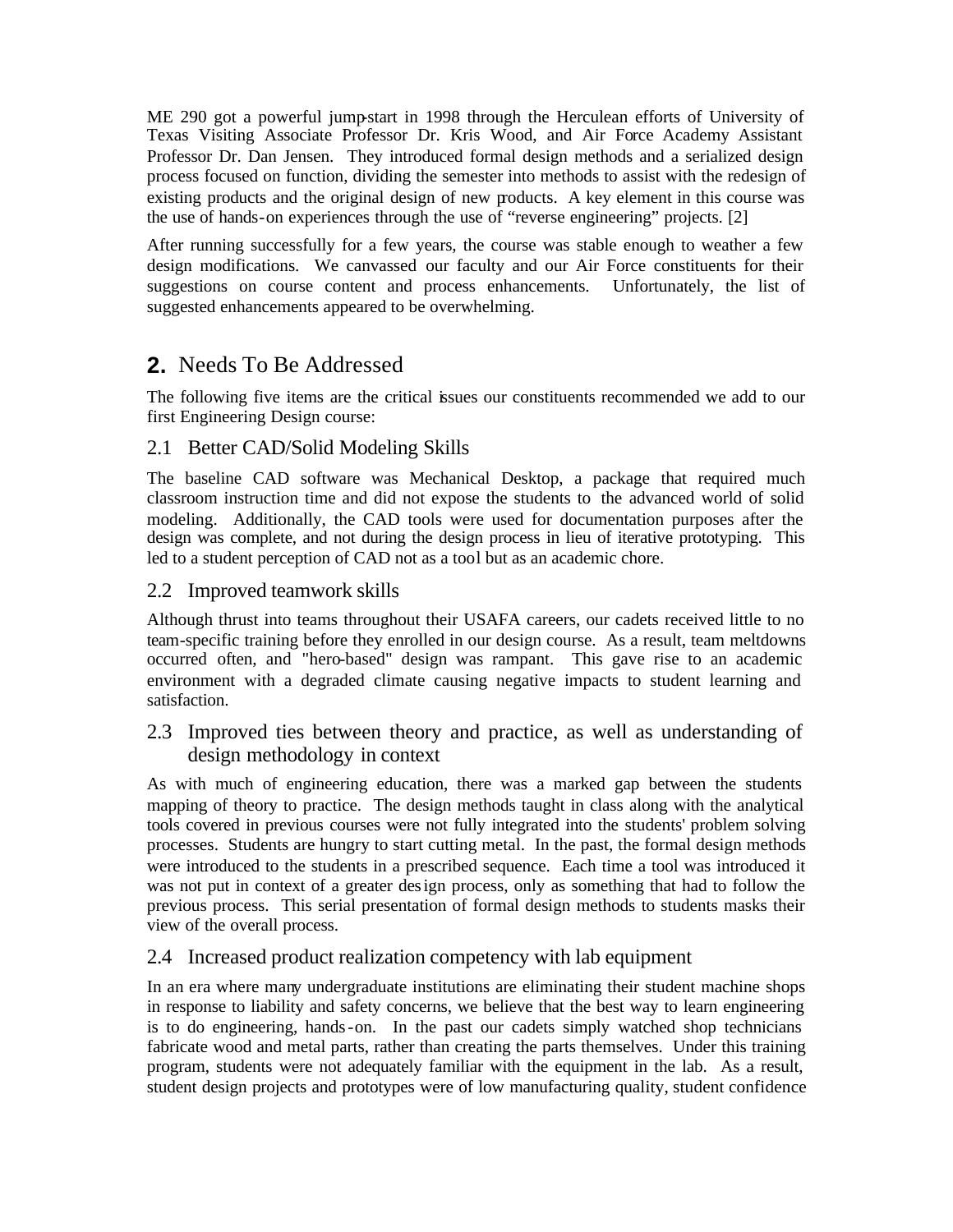in their hands-on design and manufacturing skills was reduced, and there was an increased risk of safety violations due to lack of experience.

#### 2.5 Increased awareness of advanced manufacturing technologies

One identified weakness of our undergraduate mechanical engineering curriculum was the lack of manufacturing technology coverage beyond basic machine shop processes such as milling, turning, or welding. The typical Air Force engineer is a program manager more than an engineer. As such, our engineering graduates need a broad understanding of various modern manufacturing methods, particularly those used in the aerospace industry. Many undergraduate engineering programs have a separate manufacturing course, such as at MIT and Stanfor d. Given the current cadet course loads there was no room to include another course to cover this vital information.

# **3.** Improvements

When considering these five items as critical additions to an already full course, the task seemed daunting at first. Surprisingly, the changes we made to ME290 synergistically addressed all these issues. Additionally we added an additional design project, as well as increased the complexity of the final team design project. Here's what we tried:

## 3.1 Better CAD/Solid Modeling Skills

Using our site license with AutoDesk, we were able to obtain AutoDesk's new solid modeling tool, AutoDesk Inventor in the fall of 2000. Inventor proved to be a welcome, user-friendly replacement for Mechanical Desktop. Mechanical Desktop required almost 40 hours of classroom instruction to bring student competence to a level where CAD was a useful asset in the design classroom. We first implemented Inventor in the course with only three hours of classroom instruction. Cadets were given a series of assignments to develop their CAD skills, from documenting an existing artifact to prototyping their own designs in CAD. By the course mid-point, our cadet teams were able to use Inventor as a design tool to build their CAD "prototypes" before they were given their raw materials for the final design contest. This use of CAD as a design tool tremendously improved the quality, complexity, and success of their final design projects. Because of the friendly, yet powerful series of tutorial lessons imbedded in the software, cadets quickly mastered the program, and were able to turn out impressive assembly drawings of their design projects. Several cadet teams even learned and used Inventor's animation capabilities. Building on this initial success we have now reduced the Inventor lessons to one overview lesson, thus permitting the cadets to self-learn using the tutorials outside of class. This significant reduction in classroom "training" time has provided much of the extra time required for our other course additions.

## 3.2 Improved teamwork skills

After consulting with domain experts ranging from Doug Wilde at Stanford to USAFA experts on teams and leadership, we developed a team-building mini-course. Most teaming efforts in engineering education tend to focus on building ideal teams through the use of personality or learning assessment models like the Meyers-Briggs Temperament Indicator. While interesting, these methods do not provide the students with the skills necessary to work in any team. Our goal in developing this portion of the curriculum was to help our students develop the interpersonal skills they will need to thrive as members of any team, rather than the ideal case. In order to demonstrate the importance and value of this "fuzzy behavioral science stuff" to our students, we taught teamwork in the context of their actual design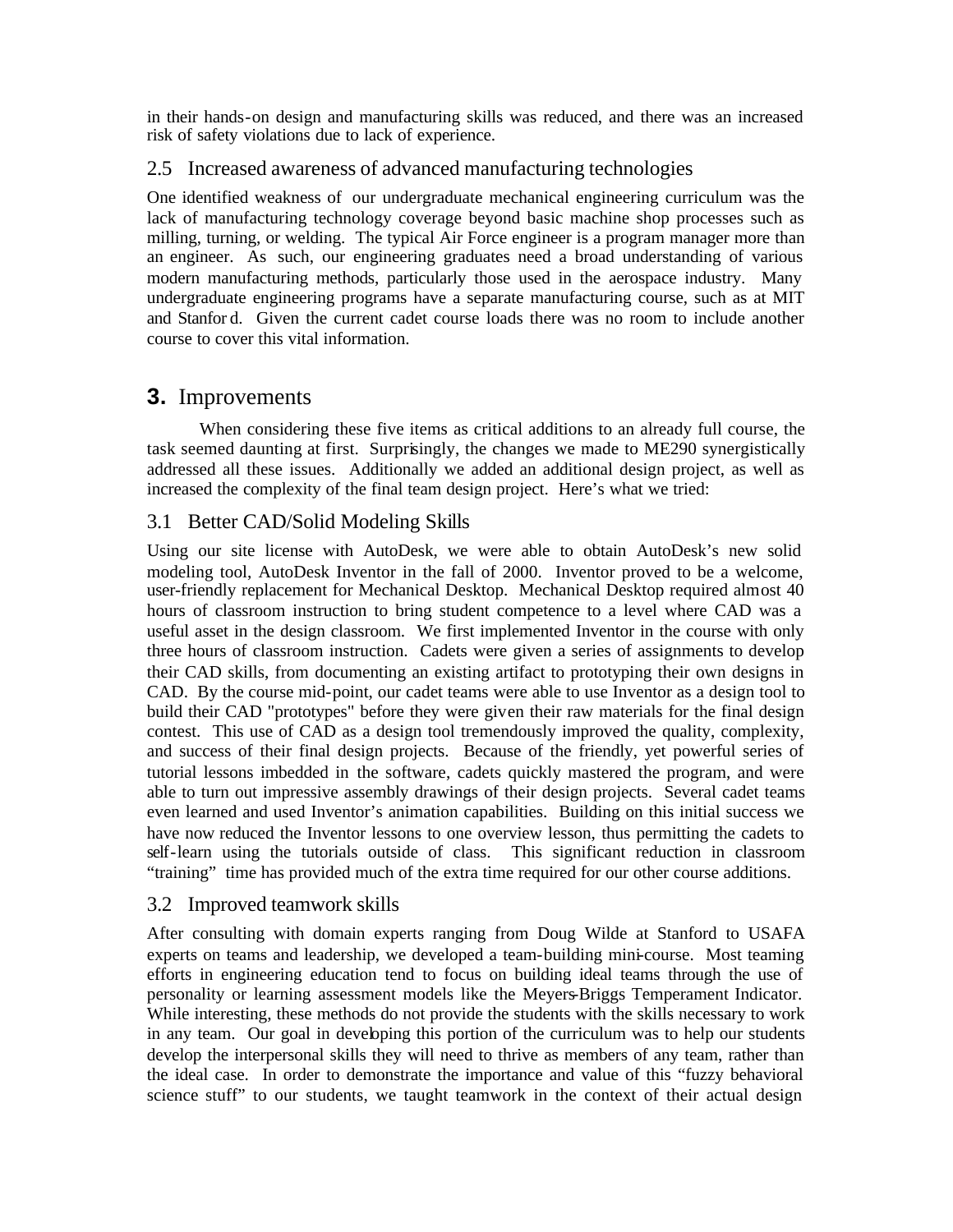projects. As teams succeeded or floundered we were able to help the team members understand the role and importance of team dynamics to the success of their engineering design project. We also allowed our students to choose their own teams, rather than forming ideal teams based on previous personality type and other performance indicators. As a result, the students were responsible for their teaming choices! This increased responsibility translated to more active team management by students, as opposed to the typical passive complaints to the faculty responsible for their teaming situation.

The mini-course consisted of an hour on understanding yourself, another session on understanding the context of your team and customer, and the last on skills to identify and mitigate team conflicts. After these sessions, each team had interviews with the instructor to discuss teaming issues either viewed by the instructor or revealed through peer reviews. This proved invaluable in resolving team issues before they ballooned. Additionally there were significant increases in team satisfaction. When compared to the student team satisfaction and performance in previous semesters, the terms with this added emphasis on team building not only performed better, but also enjoyed the class more. More significantly there were no team meltdowns in the terms with the team building sessions. [3]



Figure 1: Happy Designers after one of the ME290 design contests. This first contest was the design of a device to throw a compact disc as far as possible based solely on the energy stored in a mousetrap.

# 3.3 Better ties between theory and practice, as well as understanding of design methodology in context

We made improvements to this issue through aggressive signposting. During the critical times of their three design projects, we highlighted examples of analytical techniques as useful tools to decrease their design risk. Also, throughout the course, we used signposting to put their efforts and the design tools they were learning in context of an overall design process. Students used the design process frameworks as pedagogical scaffolds from which to build their design knowledge and experience. These core frameworks were critical to their success. The following two process diagrams were used throughout the course to map where the students were in the design process, as well as how the tools they were learning and using would positively impact that process.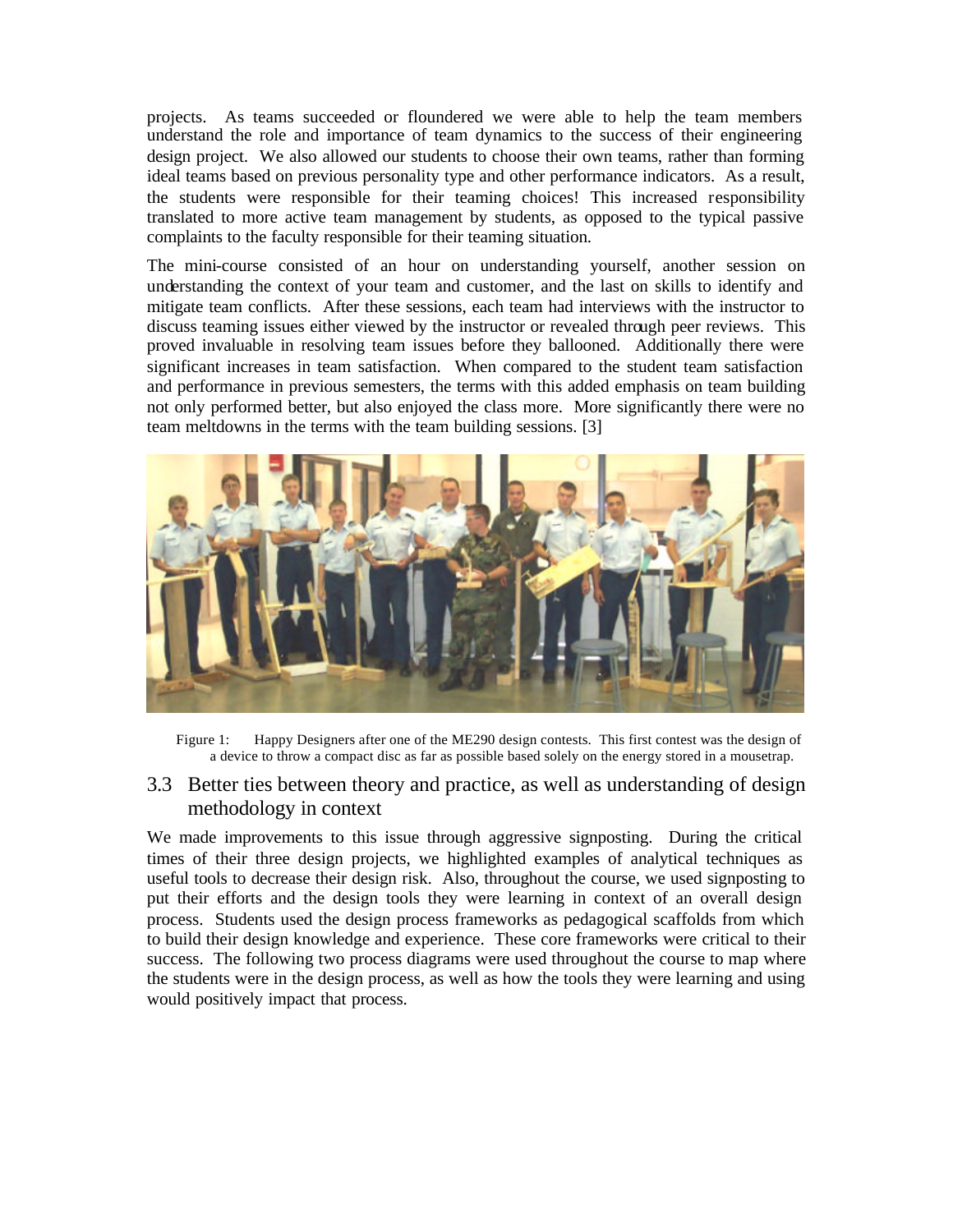

Figure 2: Design process used to show the context in which the various design methods are used. This perspective, developed by the instructor, was mean to convey the cyclic process of design. This proved to be an effective intellectual scaffolding for these novice engineers.



Figure 3: Another design process representation showing the evolution of the solution space. This representation is also used to illustrate when and what benefits the different design methods provide. The funnels indicate the divergent and convergent thinking and action required for effective design. Students are made aware that multiple divergent-convergent cycles exist.

This signposting improved performance all around. Quantitatively on the midterm, students performed well as compared to the past years. Qualitatively, the student appreciation of the methods and the integration of course material into their problem solving processes proved to be significant.

#### 3.4 Increased product realization competency with lab equipment

We were able to make radical improvements in our lab equipment training by restructuring student training to allow more hands-on time with the equipment under supervision of our lab technicians. Of course, all students were given complete safety-in-the-lab training, and required to wear a personal lab badge while working on their design projects. The lab badges indicated which equipment and tools the students were permitted to use and operate. Additionally, students were required to complete manufacturing projects before receiving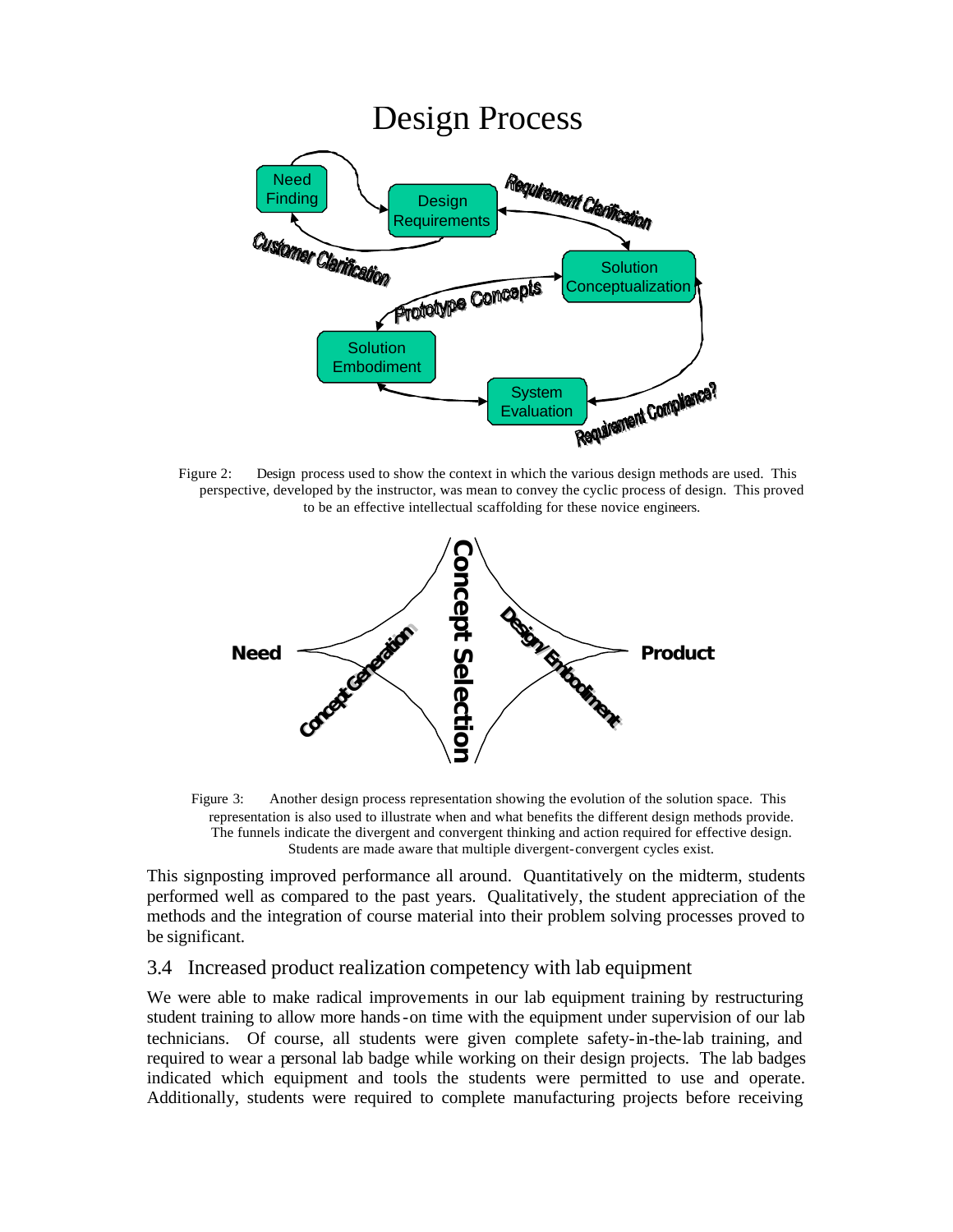competency marks on their lab badges. The lab technicians also developed complete documentation to be used as student reference materials during after-hours shop use. The manufacturing projects also factored into the student's ME 290 course grade.

To further increase student "ownership" of the product realization process, instead of a design textbook, each student was required to purchase a prescribed set of hand tools, as well as a toolbox. End of course critiques documented universal student appreciation of the required "lifetime" toolbox purchase, as well as the increased confidence in hands-on use of basic shop tools and equipment. Not only are the students safer, more proficient and more efficient, the lab technicians' view of our students has improved as well. Additionally, in place of a required design textbook we posted extensive course notes in modular form on the course website.

#### 3.5 Increased breadth in manufacturing technologies

ME290 is a two-hour class. Early in the semester, the second hour was used either for shop training, self-paced CAD training, or project time. Given the overloaded and highly structured Air Force Academy cadet environment, it is often difficult for cadets to schedule team time outside of class. We assist with that by giving them significant amounts of time to work together. During the second half of the semester when they are working on their final design contest, both hours of class are given to the students. There is an exception. We take back the first fifteen minutes of those classes and have the students give manufacturing briefings to their peers in class. Students give briefings on a specific manufacturing technology that interests them. They cover aspects such as raw materials used, associated costs, examples of products using these technologies, and environmental impact. The students giving the presentation have gained in depth knowledge of their manufacturing technology of choice. The rest of the class gains at least a surface level understanding of this technology. Through this significant peer-to-peer learning, students gain not only in-depth knowledge of one manufacturing method but also a working knowledge of at least 25 other technologies.

# **4.** Promising Results

In each of the five areas of concern, we made significant course changes to improve the learning and satisfaction of students and faculty. Each of these changes was not radical in itself. It was the application of these changes in concert that led to such drastic improvements in student performance and satisfaction. What is even more surprising is the sustainability of the changes made. The curriculum has had minor tweaks between offers but the syllabus remains largely the same. A design textbook, Product Design by Otto and Wood, has been integrated into the curriculum. There were dramatic jumps in student performance coupled with improved student reviews of the course. The following two graphs document the impact these changes had on class performance and satisfaction.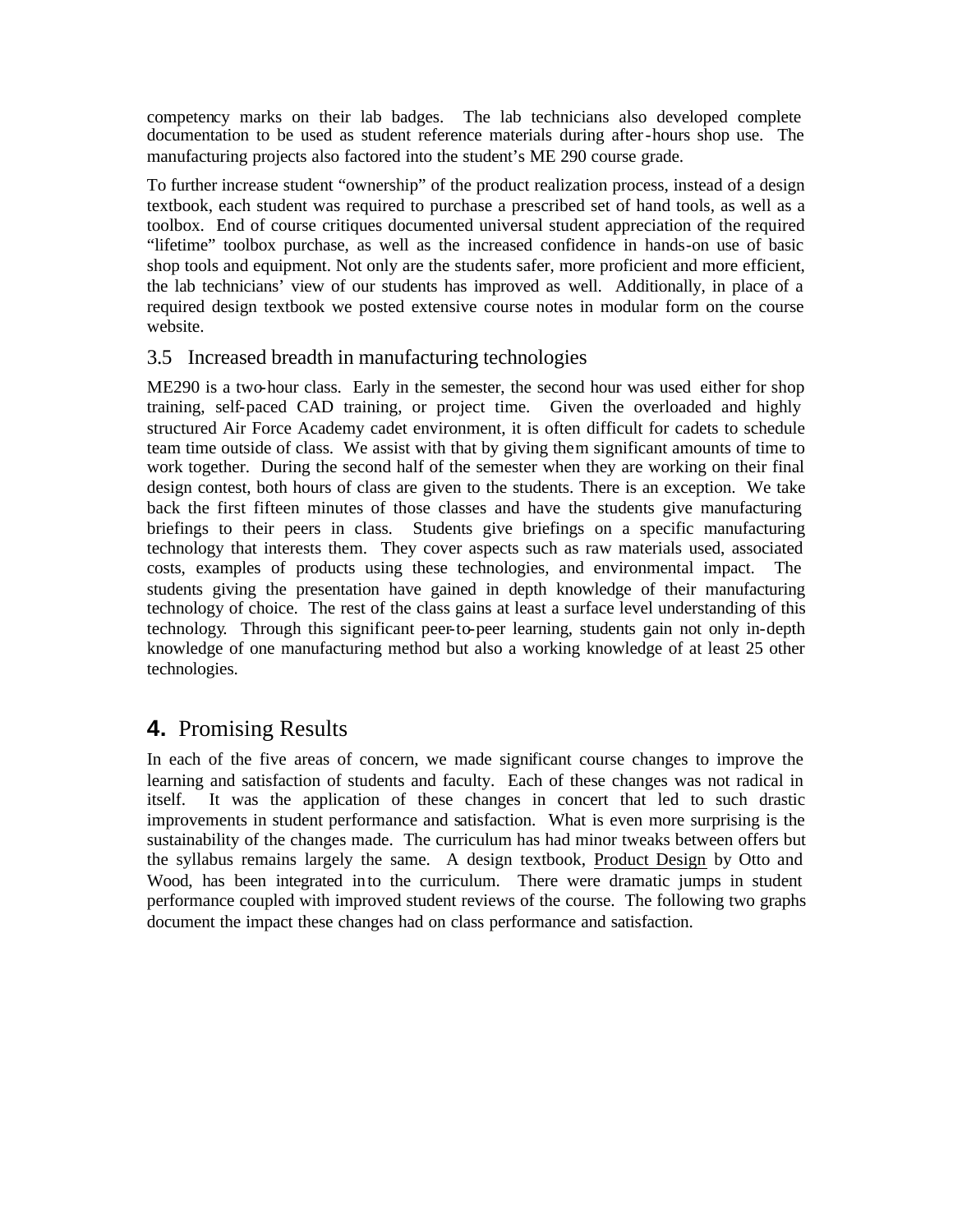

Figure 4: Grade history for every offering of ME290. Notice that Fall 00 and Spring 01 have the highest grades in course history. This high level of student performance occurred under heavy course load conditions and raised expectation levels over previous years. The incoming grade indicates the class Grade Point Average (GPA) coming the course. *Prog* represents the midterm grade. The semesters with the modifications have proven to have sustain improvement over all previous offerings of the course, despite having four different instructors teach the material.



Figure 5: Graph showing historical student satisfaction levels with sophomore design course. Results are based on a six-point scale (6=Excellent, 5=Very Good, 4=Good, 3=Fair). The questions are a mixture of course content and instructor specific questions. Notice the students, as would be expected, tend to favor the instructor over the course. In every instance, the first semester these changes were implemented had the highest level of student satisfaction in course history.

Few changes were made during the most recent course offering in the Fall of 2002. Student satisfaction and performance levels were still near historical highs! The design contest continued its evolution with successful entries from all student teams confirming the success